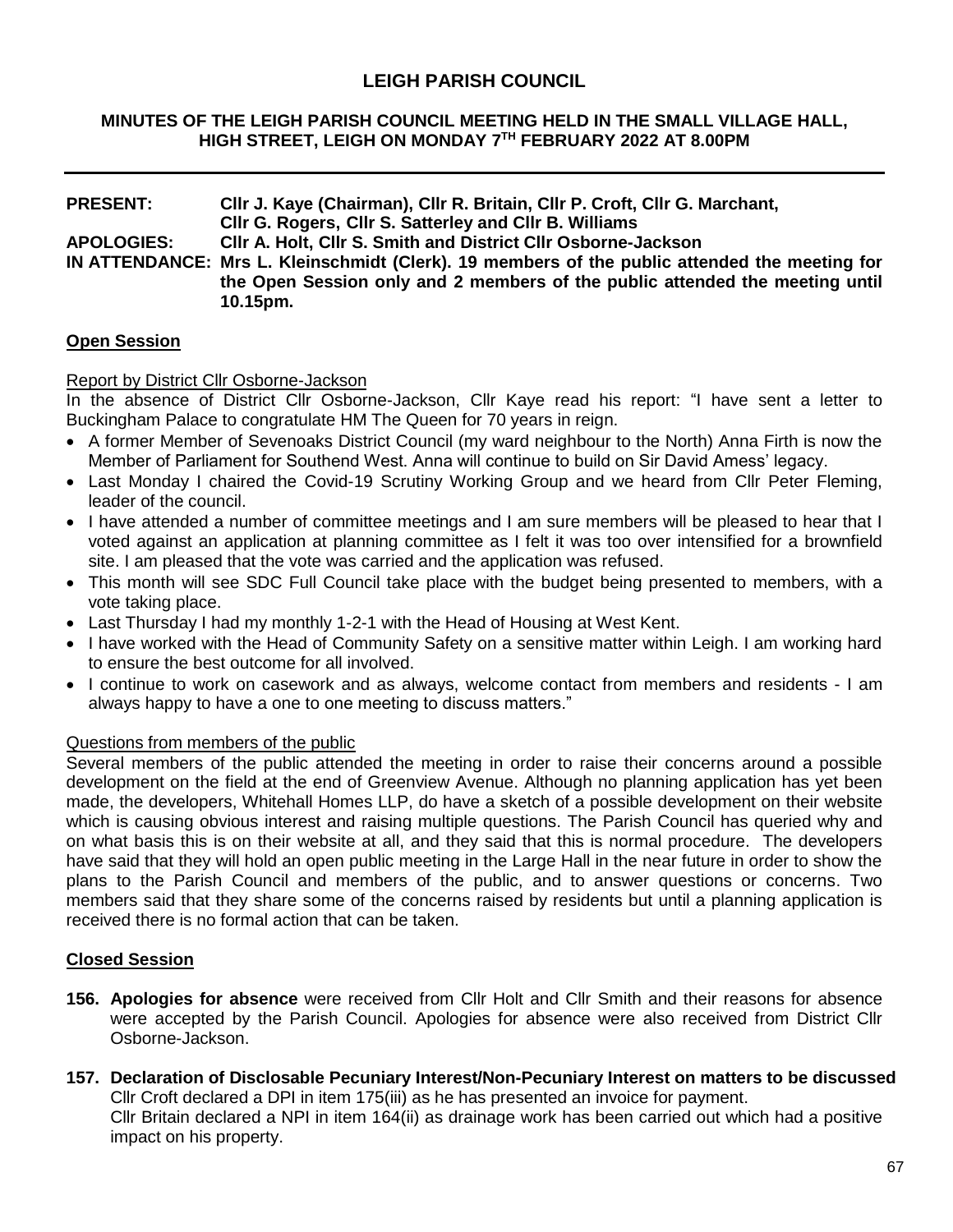# **158. The minutes of the Leigh Parish Council Meeting held on 10th January 2022** were approved and

duly signed. Proposed by Cllr Britain, seconded by Cllr Croft and all were in favour.

# **159. To co-opt a new member of Leigh Parish Council**

The Clerk reported that SDC advised the Parish Council that no requests were made by the electors of the parish for an election to be held. The Parish Council therefore can fill the vacancy by co-option. Cllr Kaye advised that Bruce Williams was selected as part of an interview process. Cllr Rogers proposed that Mr Williams be co-opted onto the Parish Council with immediate effect, this was seconded by Cllr Marchant and all were in favour.

# **160. Planning**

- i. To consider applications received
	- i. SE/22/00026/CONVAR: Sevton, Powder Mill Lane, Leigh TN11 9AR variation of condition 13 (landscaping) of 20/02892/FUL the alter specification for the hedge. Members had no objection to this application.
	- ii. SE/22/00131/HOUSE: Ivy Cottage, The Green, Leigh TN11 8QN two storey side extension. Amended application to show alterations to the materials proposed, including tile hanging on the side elevation and render to the rear. Members supported this application.
	- iii. SE/22/00130/HOUSE: 22 Barnetts Road, Leigh TN11 8QH part single, part two storey rear extension and internal alterations. Members wished to carry out a site visit of the property.
	- iv. SE/22/00159/WTCA: Kiln Lane, Leigh TN11 8RT dismantle and fell to ground level the end Conifer closest to the road, ground out stump. This will be replaced with a 225mm-250mm Thuja Plicata and cut remaining hedge to tidy but without bearing brown. Leylandii hedge on left hand side just past the newly planted Thuja hedge. Reduce the height of the first section of hedge to match neighbour's and Trim back remainder to neaten, without bearing brown. Leigh Parish Council is the applicant. Members supported this application.
	- v. SE/22/00187/FUL: Hawthorns, Egg Pie Lane, Weald TN14 6NP demolish existing 5 bedroom detached house and a detached garage. Replace it with a 4 bedroom detached house and a detached garage, within a 50% increase in floor area over a part cellar basement. Members supported this application.
	- vi. SE/22/00182/AGRNOT: Leigh Park Farm, Coppings Road, Leigh extension of agricultural building. Members supported this application.
	- vii. SE/22/00222/WTPO: The Old Burial Ground, High Street, Leigh TN11 8RQ various works to trees. Leigh Parish Council is the applicant. Members supported this application.
	- viii. SE/21/04107/FUL: 4 The Green Lane, Leigh TN11 8QX part demolition and alterations to existing Police House. Demolition of existing garage. Conversion of the former Police Office to garage with pitched roof and change of use for the formation of a new residential curtilage. Erection of one additional detached dwelling at 4 The Green Lane. Alterations to vehicular access. Alterations to fenestration. Planning Committee to consider this application.
	- ix. SE/22/00281/HOUSE: Ramhurst Oast, Powder Mill Lane, Leigh TN11 9AS rear infill extension; side first floor extension; front infill extension to convert car port into habitable room; relocation of front entrance door and hallway. Conversion and front extension to existing garage to create ancillary accommodation. Planning Committee to consider this application.
- ii. To report SDC planning application decisions:
	- SE/21/03878/HOUSE: 12 Burton Avenue, Leigh demolition and removal of existing carport and construction of new single storey side extension with garage at ground floor level and home office above within roof space with dormer window/s to front & rear elevations. Application approved.
	- SE/21/03702/HOUSE: The Woods Cottage, Hildenborough Road, Leigh installation of temporary ground mounted PV array. Application approved.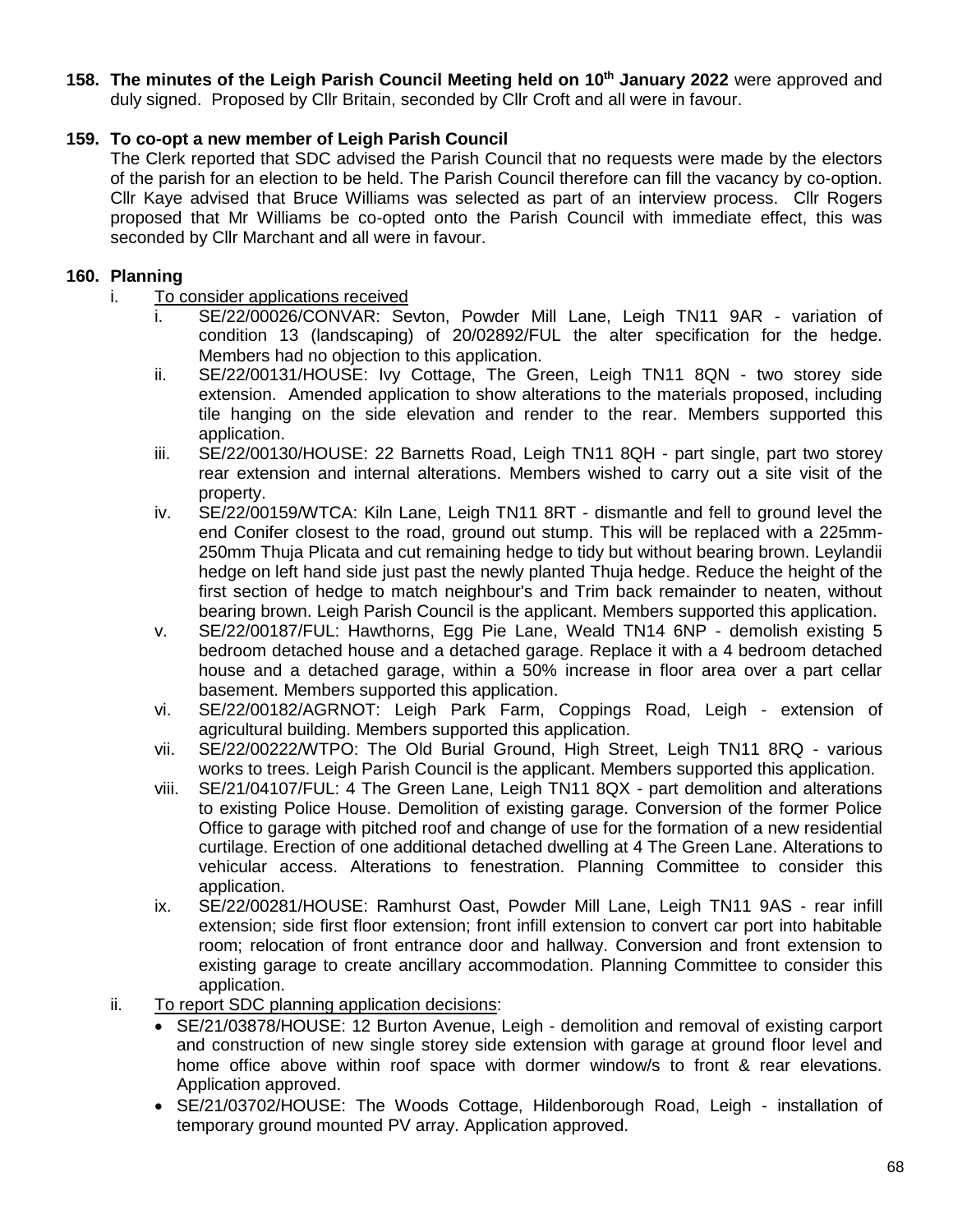- SE/21/03944/HOUSE: 1 Mill Stream Rise, Leigh loft conversion with two pitched roof dormers to the front elevation. Rooflights to rear elevation. Application approved.
- SE/21/03994/HOUSE: 21 The Green Lane, Leigh installation of domestic foul treatment plant. Application approved. Members noted that a formal easement agreement has not been made with SDC as owner of the land, and there is no evidence of consent to discharge from the Environment Agency. Clerk to request a copy of the correspondence referred to in the officer's report with Building Control and the Environment Agency.
- iii. To discuss residents' concerns about the draft proposal for development of land at the end of Greenview Avenue for which there is no planning application at the current time Further to comments made in the Open Session, members agreed that they will consider any planning application submitted in the normal way. Members agreed that if residents wished to form a working party to take professional advice regarding this application, a couple of members of the Parish Council could join this working party, but would have to bear in mind that they would then not be able to vote at Parish Council level if a planning application is submitted. Members were mindful of pre-determination and impartiality.

# **161. The Green**

i. To hear update regarding the proposal to extend the footpath on The Green by Porcupine House

Cllr Kaye reported that he has had an email discussion with Rachel Glenny and her architect about the possibility of extending the path on The Green by Porcupine House, in a straight line to join the junction of the lane to the church. This would be 1m in from the edge of the road. Members agreed that a formal proposal would be required from Rachel Glenny and/or the Church with a costing analysis.

ii. To discuss an application for a memorial bench on The Green in memory of Basil James Spillett The Clerk reported that there has been a request to have a commemorative bench overlooking the village green. This would be funded by Anthony Spillett. Members agreed to allow a new bench to be placed on The Green to replace one that has recently been removed near the horse trough. Clerk to invite Mr Spillett to come and look at the location and discuss the requirements, such as a concrete plinth and style of bench. Clerk to ensure that Mr Spillett discusses this proposal with members of his family and agreement is reached in advance.

# iii. To discuss the Coffee Caravan visits to Leigh 2022

The Clerk reported that the Coffee Caravan wishes to come back to The Green in Leigh, dates to be agreed.

iv. To discuss Leigh Historical Society's request to plant a tree as part of the Queen's Green Canopy scheme

The Clerk reported that the Leigh Historical Society would like to commemorate the Queen's platinum jubilee by planting a tree under the Green Canopy scheme. Members said that they would support the planting of an oak tree on the area of grass at the entrance to Well Close, providing the necessary approvals are in place.

- v. To hear update on the Leigh in Bloom's List of Projects
	- i. The Clerk reported that the Leigh in Bloom team has got an estimate for the new gravel area they would like to add next to the existing one. They are seeking a grant towards this project. As this request was received too late for this meeting, members agreed that it should be added to the agenda for the March Parish Council meeting.
	- ii. The Clerk reported that Jane Steare has asked if the hedge around the triangle could be cut soon. Members agreed that Peter Croft would cut the hedge so that it is level with the top of the fence, and work to be completed before the end of March. Debris must be removed from the site.
- vi. Email from resident regarding the traffic on the lane around The Green, which is becoming increasingly hazardous. Members agreed to consider this further.
- vii. The Clerk reported that a Thai food van will visit Leigh on Wednesdays, parking opposite the war memorial on Powdermill Lane.
- viii. Cllr Marchant asked if the Leigh Car Club could arrange a display of vehicles on The Green on the Horticultural Society show day. Members agreed.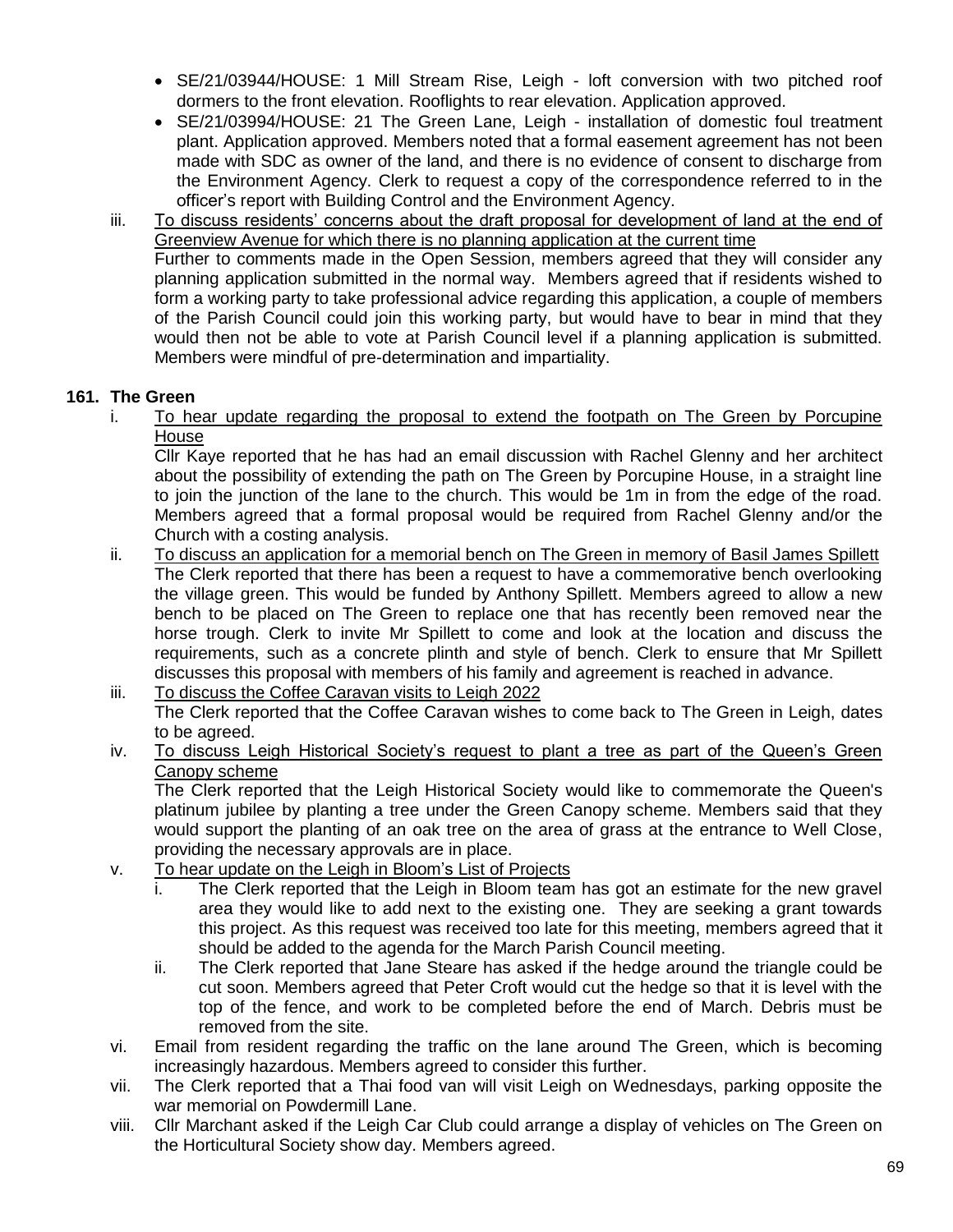**162. To discuss the future maintenance of the parish defibrillators and the licence for the new defibrillator at Powder Mills**

- i. The Clerk reported that she's contacted the Secamb First Responder to thank him and accept his offer of maintaining the defibrillators. He said that he would provide a report when he has visited all pad sites.
- ii. The Clerk reported that Bellway has sent a draft licence for the new defibrillator in Powder Mills, which is being discussed with the 1811 Management Company who employ Gateway to manage the site.

#### **163. To discuss tree works in The Old Burial Ground and on Well Close**

The Clerk reported that the applications for tree works have been submitted to SDC for consideration. The application for tree works on Well Close has been approved and Clerk to instruct RWE Rural Services to proceed.

#### **164. Highways**

- i. Kent Highways: urgent road closure Egg Pie Lane, Weald from 14th February for up to 4 days between Scabharbour Road and Philpots Lane for carriageway patching work to be carried out by KCC.
- ii. Cllr Britain reported that the Ensfield Road drains have been thoroughly cleansed and repaired and the drain at the entrance to Penshurst Estate land has also been cleansed by Network Rail.

#### **165. Powder Mills**

None.

#### **166. Charcott**

Clerk to ask the Redleaf Trust if the area beside the road which is used for parking could be improved with road planings.

#### **167. Aged Persons Dwellings**

- i. The Clerk reported that the Landlord's Gas Safety check has been carried out at No.1 The Bungalows. The gas appliances were found to be safe to use. No.2's will be done in April.
- ii. The Clerk reported that there was a problem with the guttering and down pipe at No.2, this has been repaired by Peter Croft and Cllr Marchant at a cost of £145. Cllr Marchant said that if the drain gets blocked again, it will need digging up.
- iii. The Clerk reported that there is an amount of  $£224.16$  due for the restricted perils endorsement on No.2 The Bungalows to cover the period that the property was vacant.

#### **168. Affordable Housing**

i. To discuss the results of the Leigh Second Stage Housing Needs Survey

The Clerk reported that the HNS report has been received, and Leigh's new need is 16. This is split as follows: 5 x single people

3 x couples without children

#### 8 x families

4 of the 16 households include older people seeking affordable housing

14 of the 16 households currently live in Leigh and 2 live outside but have local connections.

The survey also identified a need for 1 owner occupier wanting to downsize / move to more suitable housing for their needs, this was:  $1 \times$  single person who currently lives in Leigh, requiring a 2 bed property.

The mix of housing would be as follows: 4 x 1 bed, 9 x 2-bed and 3 x 3-bed, split by tenure as follows

Affordable rental units

3 x 1-bed (1 of which is for an older household)

4 x 2-bed (1 of which is for an older household)

#### Shared ownership

4 x 2-bed (2 of which are for an older households)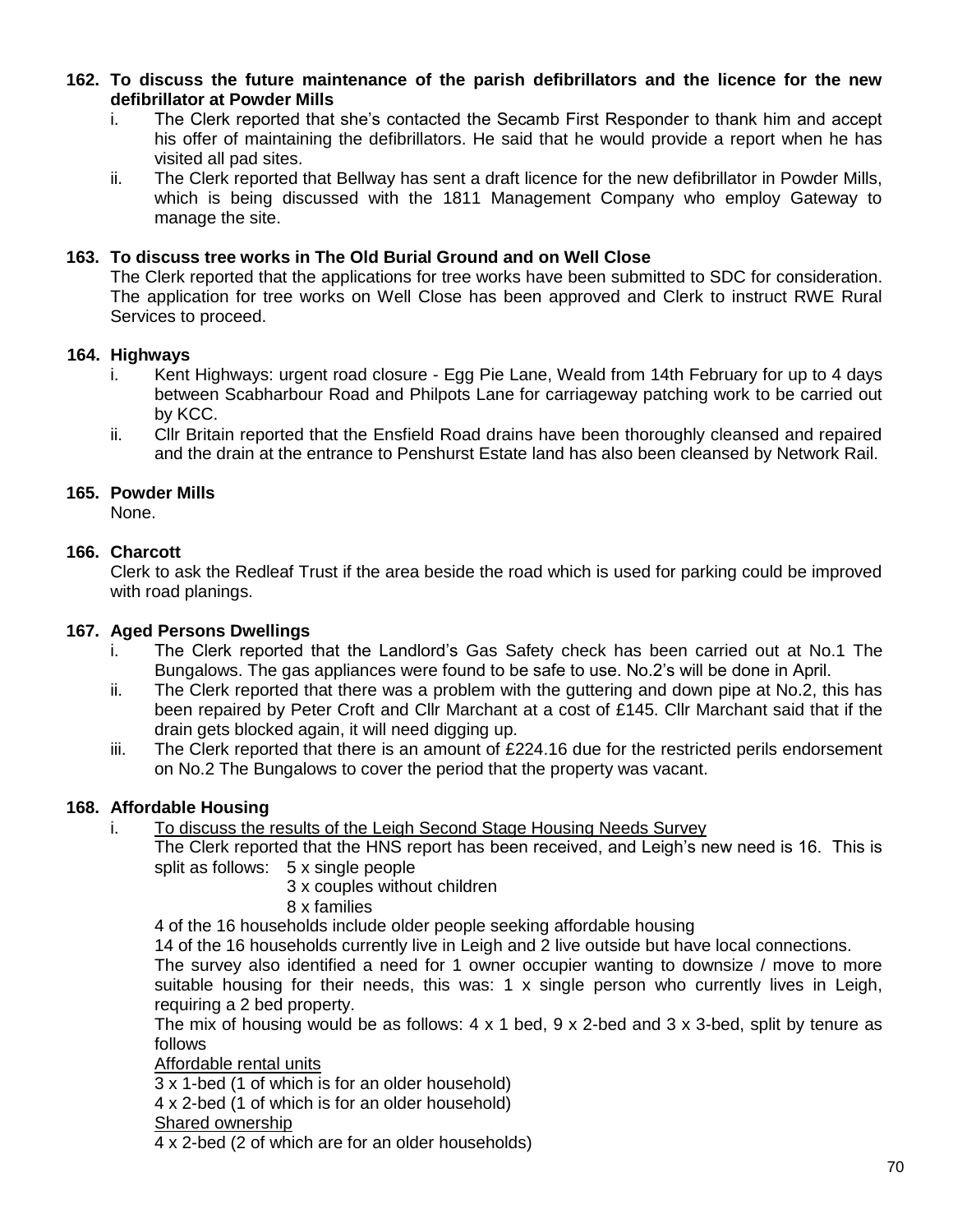3 x 1-bed

First Homes

2 x 1-bed

First Homes or Shared Ownership (respondents indicated either option and were eligible for both)

1 x 2-bed

 $1 \times 3$ -bed

Clerk to send the report to Alison at ERHA and ask for comments on the affordability section.

ii. To discuss the Parish Council's Call for Sites The Clerk reported that she viewed two sites that were raised by residents from the Call for Sites, both were discounted. The Clerk has been in contact again with the agent for Hall Place and hopes to arrange a meeting soon, and Alison at ERHA said she will contact the landowner for the Moorden site.

# **169. Aviation**

The Clerk reported that the GACC Newsletter has been received

# **170. To discuss the Leigh Village Halls**

Cllr Satterley reported that Paula Beresford has said that she will resign as Chairman of the Trustees at the AGM this year. New trustees are being sought. Cllr Satterley undertook to look into the lease with the doctor's surgery. The Clerk reported that Paula Beresford has said that the Trustees will start online banking with Alan Johnston still being responsible for the cheques.

## **171. To discuss correspondence received**

The Clerk reported that the list of correspondence received has been circulated, and drew members' attention to the following:

- i. Item 4: Leigh School thank you email for the grant towards the book corner.
- ii. Item 5: Kent Police: Charcott: on Thursday  $20<sup>th</sup>$  January between 01:00 and 02:00, somebody broke into a shed at a residential property and stole a Quadbike which they set alight in a nearby field. Crime Report No. 46/12742/22
- iii. Item 7: Kent Police: monthly report for January: "Kent Police has started using a social media system called My Community Voice. This allows members of the public to contact officers, ask questions and raise concerns and receive updates/alerts sent out by Kent Police. Please sign up at www.mycommunityvoicekent. co.uk.

Leigh and Chiddingstone – We have been keeping an eye on the Powder Mill area of Leigh after reports of a homeless male that we are aware has been causing issues. The police community support unit have engaged with the male, checked on his welfare and put him in touch with housing authorities. The male refused housing and we have been informed that bailiffs have moved the male on. If you have any concerns regarding this, please do let us know via 101 or live chat. PCSOs also visited the reception class at Leigh Primary School to give a talk about our job and what we do. The children got the chance to speak to PCSOs about who we are and what we do, and also got to ask any questions they had, try on some police kit and even got to sit in the police car, see the blue lights and hear the siren. Both the children and PCSOs enjoyed the afternoon, and we hope to pay a visit to the school again. There have been door-step thefts in Chiddingstone with shopping having been stolen from a doorstep. In order to help prevent this, try to arrange to be in when your shopping/parcels are delivered (particularly with high value parcels that you would not want left unattended), or if this is not possible, perhaps arrange a suitable, hidden place with your courier that they can leave your parcel/shopping. You could also consider the use of Ring Doorbells or something similar to catch anyone who approaches your property.

iv. Item 8: "SDC has been working with KCC along with a number of other Kent Local Authorities on the *Solar Together Kent* scheme. This is a group-buying scheme, aiming to bring households together to access high quality solar panels at a competitive price and which is supported by Cllr Peter Fleming, Leader of the Council and Cllr Kevin Maskell, Portfolio Holder, Housing & Health.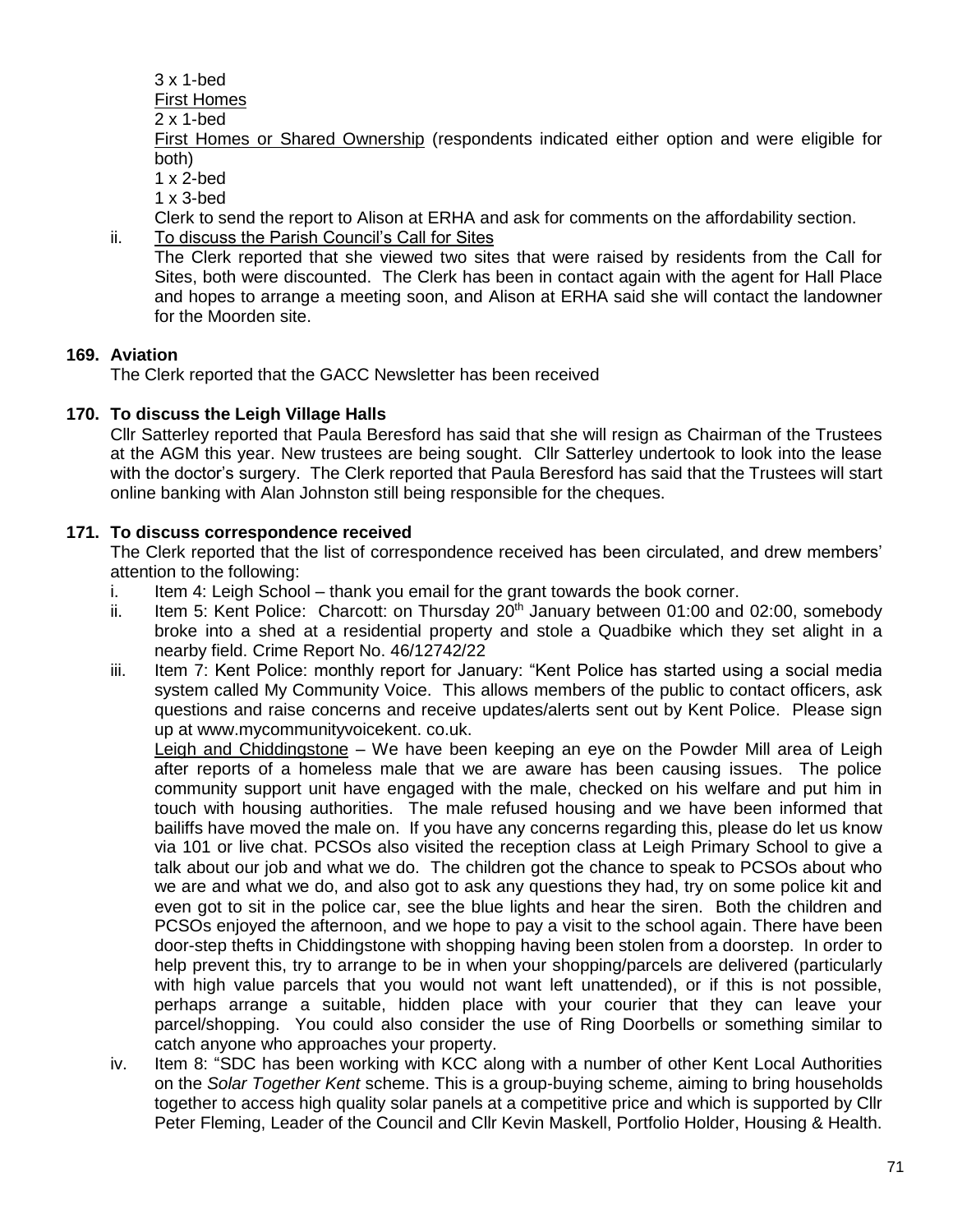The scheme is designed to help lower residents' energy bills by generating their own clean electricity. *Solar Together Kent* aims to offer residents high-quality solar panels, helping them to save money while reducing the districts carbon footprint."

# **172. To discuss the Bulk Refuse Freighter Service and Leigh Litter Pick**

Bulk Refuse Freighter next dates 5<sup>th</sup> March, 2<sup>nd</sup> July and 10<sup>th</sup> September. Litter Pick next date will be Saturday 19<sup>th</sup> March.

Two members of the pubic left at 10.15pm.

#### **173. To discuss the Queen's Platinum Jubilee 2nd to 5th June 2022**

Members agreed to have a beacon on The Green on Thursday 2<sup>nd</sup> June off the cricket square and cricket pitch as much as possible. The Green will be repaired afterwards. Clerk to contact Chase Fencing to see if they have any pallets (wood only) that could be donated. The Clerk reported that there is a cricket match on The Green on Saturday  $4<sup>th</sup>$  June, but if there is an event on The Green, they could possibly start early. The Sunday cricket fixture could possibly be changed.

#### **174. Leigh Easter and Summer Family Fun Play Events**

The Clerk reported that there will be an event in the Easter school holidays on 8<sup>th</sup> April 10am to 2pm. The summer event will be on Friday 12<sup>th</sup> August from 2pm to 5pm. David Bennie has said he can do refreshments on both days. The Clerk has asked the school if we can have access to Jessica's Hall in case of bad weather. Clerk to book the circus skills entertainer with giant bubbles again.

#### **175. Finance:**

- i. To discuss the application for grant from Leigh School towards CCTV
	- The school has requested a grant of £1074.71 for two CCTV cameras. Cllr Rogers undertook to look at the school CCTV policy. There would be one just outside the front door. This would be set to only have view of the outside entrance, pavement and a small area of the green opposite the school. The playgrounds will be blacked out as the cameras will not be recording children on the main school grounds. The second camera will be placed on the left corner of building as you face it near the entrance to the back playground. Both cameras are to capture who is approaching and entering the school premises for safeguarding reasons. The second camera will only view the pavement up to Jessica's hall, and will not record the private driveway or the pavements which lead to Crandalls. The cameras are for monitoring who is approaching, entering and leaving the site only. Cllr Marchant proposed that a grant of £1,074.71 be given providing the policy is acceptable, this was seconded by Cllr Britain and all were in favour. This grant will be an eligible use of CIL funding.

### ii. To discuss and approve CIL projects for 2021/22

The Clerk reported that the Parish Council's CIL funding currently stands at £14,517.81. The following projects have been agreed:

- 1. Refurbishment of existing litter bins **£1,050**
- 2. Provision of some hardstanding (grasscrete) / pavement around our village green **£10,650**
- 3. New parish website **£1,450**
- 4. Christmas tree **£167.50**
- 5. CCTV grant **£1,074.71**

#### **Total £14,392.21**

Cllr Marchant reported that there is one more litter bin in his workshop in Weald, and this will be added to the list.

iii To approve list of payments

Cllr Marchant proposed that the list of payments be approved. This was seconded by Cllr Satterley and all were in favour. Cllr Kaye and Cllr Britain to authorise the online payments.

#### **176. Items for reporting or inclusion in future agenda**

i. Cllr Croft reported that there is a pothole in The Green Lane, Clerk to report to SDC.